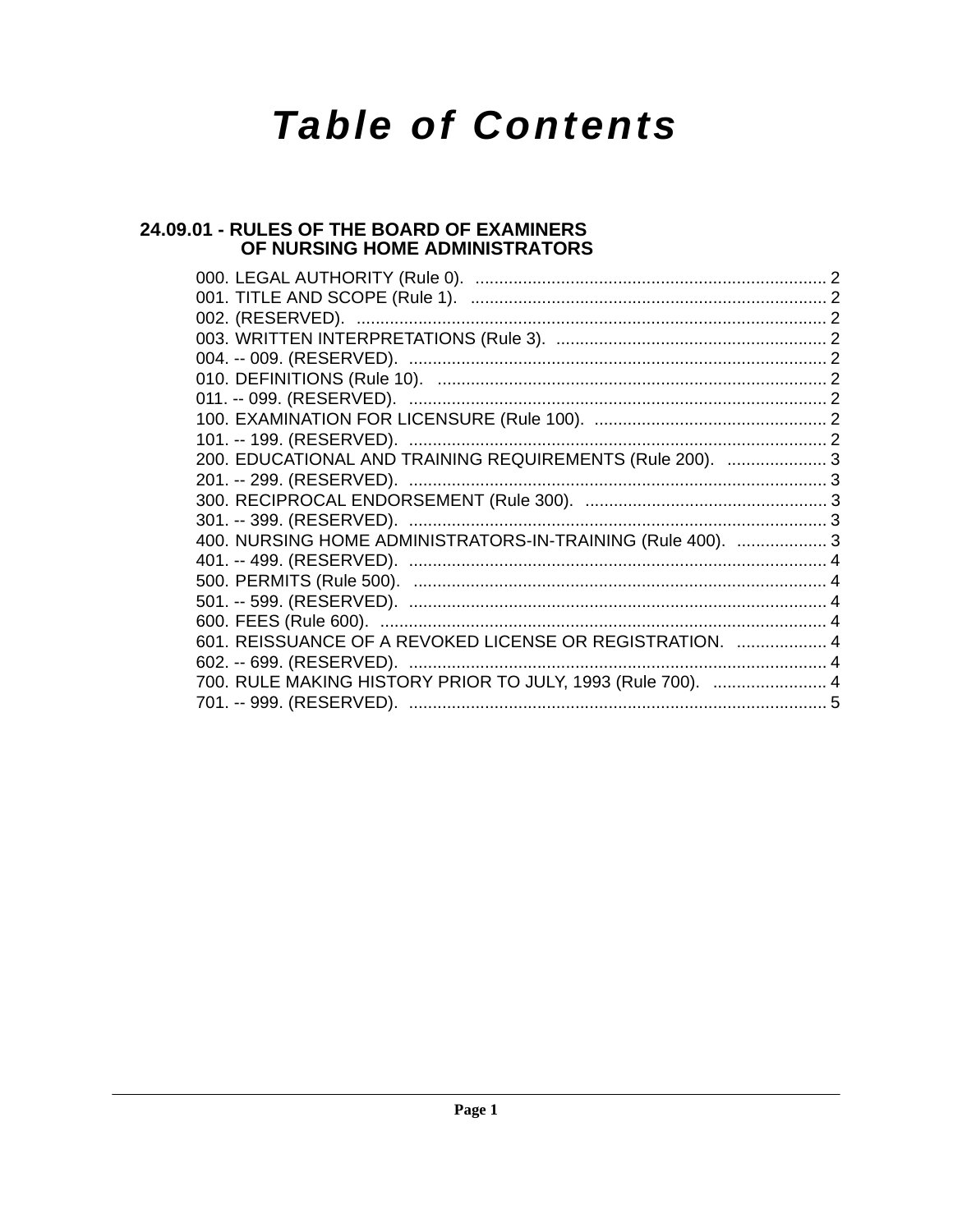#### **IDAPA 24 TITLE 09 Chapter 01**

# **24.09.01 - RULES OF THE BOARD OF EXAMINERS OF NURSING HOME ADMINISTRATORS**

#### <span id="page-1-1"></span><span id="page-1-0"></span>**000. LEGAL AUTHORITY (Rule 0).**

These rules are hereby prescribed and established pursuant to the authority vested in the Board of Examiners of Nursing Home Administrators by the provisions of Section 54-1604, Idaho Code. (7-1-93)

#### <span id="page-1-2"></span>**001. TITLE AND SCOPE (Rule 1).**

These rules shall be cited as IDAPA 24.09.01, "Rules of the Board of Examiners of Nursing Home Administrators".  $(7-1-93)$ 

# <span id="page-1-3"></span>**002. (RESERVED).**

#### <span id="page-1-4"></span>**003. WRITTEN INTERPRETATIONS (Rule 3).**

The board may have written statements which pertain to the interpretation of the rules of this chapter. Such interpretations, if any, are available for public inspection and copying at cost in the main office of the Bureau of Occupational Licenses.

#### <span id="page-1-5"></span>**004. -- 009. (RESERVED).**

#### <span id="page-1-6"></span>**010. DEFINITIONS (Rule 10).**

01. Board. The Board of Examiners of Nursing Home Administrators as prescribed in Section 54-1601, Idaho Code. (7-1-93)

<span id="page-1-7"></span>**011. -- 099. (RESERVED).**

#### <span id="page-1-8"></span>**100. EXAMINATION FOR LICENSURE (Rule 100).**

01. Examination Fee. The examination fee must accompany the application for examination to the Bureau of Occupational Licenses. The examination fee is in addition to the license fee provided for in Section 54-<br>1604, sub-paragraph (g), Idaho Code. (7-1-93) 1604, sub-paragraph  $(g)$ , Idaho Code.

Good Moral Character. Evidence of good moral character on the application form is to be signed by two reputable individuals not more than one of which may be a minister, priest, rabbi, or their equivalent and neither shall be members of the applicant's family. (7-1-93)

03. Content of Exam, Passing Scores. The examination shall be that issued by the National Association of Board of Examiners of Nursing Home Administrators, and an examination pertaining to Idaho law and rules governing nursing homes. The passing of the National Association of Board of Examiners of Nursing Home Administrators examination shall be the scale score passing point as established by NAB. The passing score of the Idaho Laws and Rules Examination shall be seventy-five percent (75%). Idaho Laws and Rules Examination shall be seventy-five percent  $(75%)$ .

04. Date and Location of Exam, Deadline Date For Filing Application. Examinations shall be held on the second Thursday of January, April and October of each year in the office of the Bureau of Occupational Licenses beginning at 9:30 a.m., unless changed to a later date by Board action setting forth justifiable reasons. Applications received by the Bureau of Occupational Licenses after forty-five (45) days preceding an examination will be scheduled for a subsequent examination. (7-1-93) scheduled for a subsequent examination.

05. Suitability Requirements. An applicant shall be deemed to have met the suitability requirements to in Section 54-1605 by compliance with sub-paragraphs 2 or 3 of that section. (7-1-93) referred to in Section  $54-1605$  by compliance with sub-paragraphs 2 or 3 of that section.

## <span id="page-1-9"></span>**101. -- 199. (RESERVED).**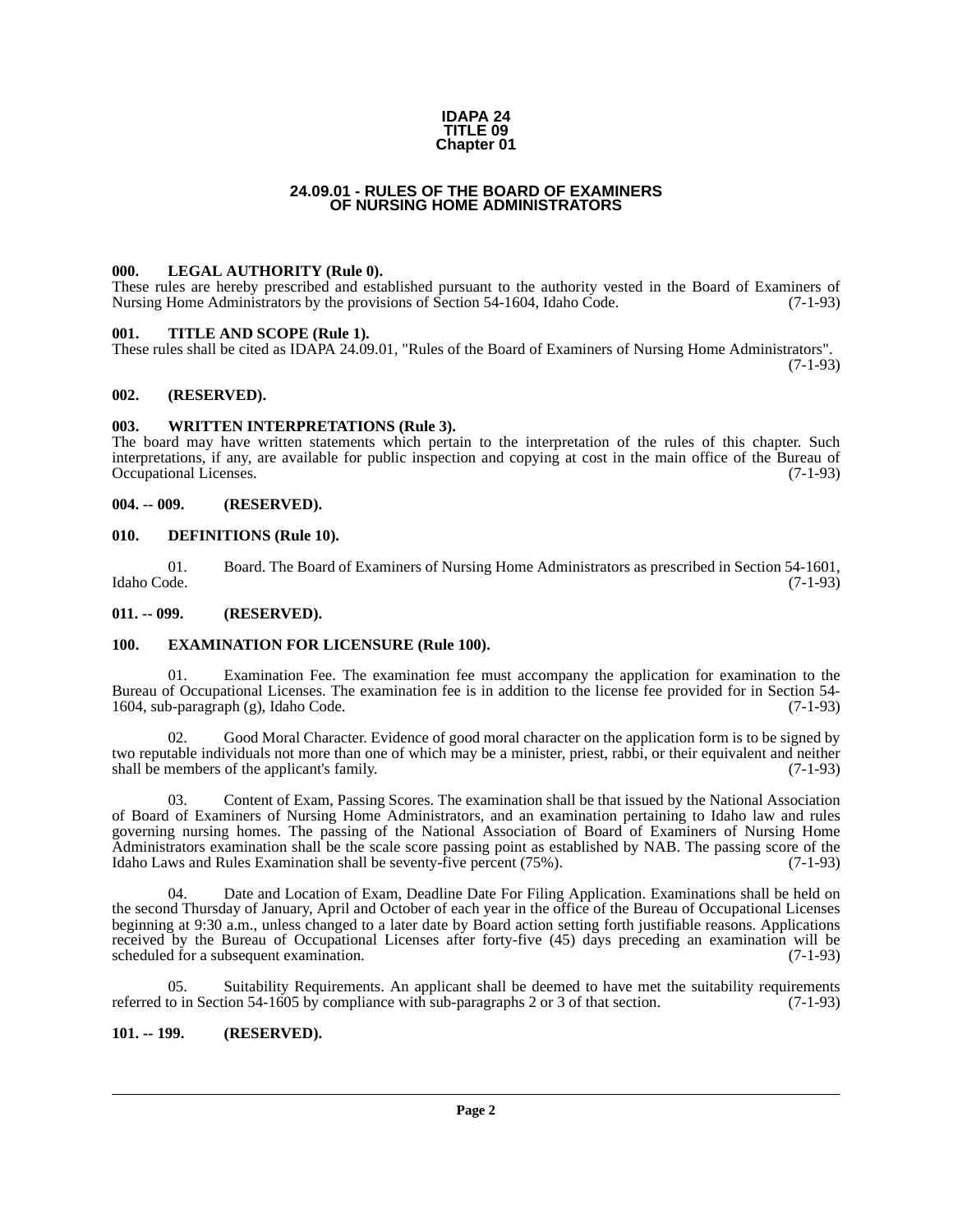### <span id="page-2-0"></span>**200. EDUCATIONAL AND TRAINING REQUIREMENTS (Rule 200).**

01. Educational Requirements. In order to be credited toward the educational requirements of the Act, a seminar or course of study must be relevant to nursing home administration as determined by the Board and sponsored by accredited universities or colleges, State or National health related associations, and/or approved by NCERS (National Continuing Education Review Service). (7-1-93)

02. Requirements For License Renewal. The department shall refuse to renew a Nursing Home Administrators license unless the required fee is accompanied by evidence of having met the educational and training requirement set forth in these rules on the form provided for that purpose by the Bureau of Occupational Licenses.

(7-1-98)

03. Renewal of License. Applicants for renewal of license shall be required to attend a minimum of twenty (20) clock hours of courses approved under Subsection 200.01 within the preceding twelve (12) month period. (7-1-98)

04. Credit Received Toward Renewal of License. Credit received toward renewal of license may not be in toward renewal of license for another license year. (7-1-98) used again toward renewal of license for another license year.

#### <span id="page-2-1"></span>**201. -- 299. (RESERVED).**

## <span id="page-2-2"></span>**300. RECIPROCAL ENDORSEMENT (Rule 300).**

An applicant for licensure by reciprocal endorsement will be required to take and pass the examination pertaining to Idaho law and rules governing nursing homes. Applicants are required to have taken and passed the National Association of Boards of Examiners for Nursing Home Administrators (NAB) examination. (7-1-98)

#### <span id="page-2-3"></span>**301. -- 399. (RESERVED).**

#### <span id="page-2-4"></span>**400. NURSING HOME ADMINISTRATORS-IN-TRAINING (Rule 400).**

01. Related Health Care Field. "Related health care field" shall mean a field in health care related to administration.

02. Trainees. Trainees must work on a full time basis in an Idaho licensed nursing health care facility, preferably a nursing home. Full time shall be a forty (40) hour per week work schedule with consideration for normal leave taken. Failure to comply with this rule or Section 54-1610, Idaho Code, shall not receive credit as a Nursing Home Administrator-In-Training. (7-1-98)

Quarterly reports for those trainees employed in a nursing home must reflect that the preceptor of the trainee has instructed, assisted and given assignments as deemed necessary to fulfill the requirements of Subsection 400.03. (7-1-98) Subsection 400.03.

03. Nursing Home Administrator-In-Training Requirements. A Nursing Home Administrator-in-<br>shall be required to train in all phases of nursing home administration including the following: (7-1-93) Training shall be required to train in all phases of nursing home administration including the following:

| a. | Resident Care Management.                              | $(7-1-98)$ |
|----|--------------------------------------------------------|------------|
| b. | Personnel Management.                                  | $(7-1-93)$ |
| c. | Financial Management.                                  | $(7-1-93)$ |
| d. | Environmental Management.                              | $(7-1-98)$ |
| e. | Meeting Regulations and Governing Entities Directives. | $(7-1-98)$ |
| f. | Organizational Management.                             | $(7-1-98)$ |
|    |                                                        |            |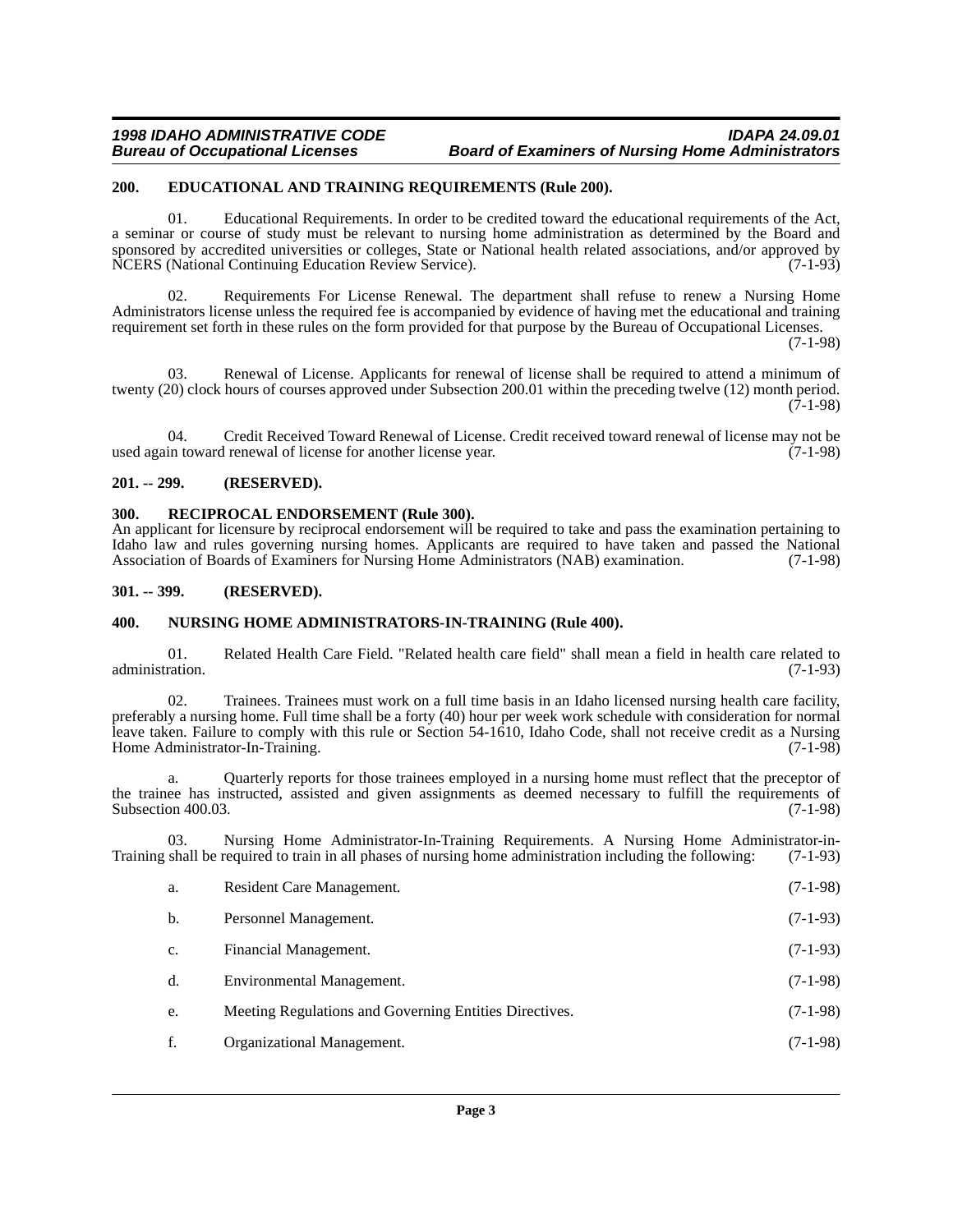04. Facility Administrator. If the facility administrator is not the preceptor, the trainee must spend no less than thirty-two (32) hours a month with the preceptor in a training and/or observational situation in the six (6) areas of nursing home administration as outlined in Subsection 400.03. Quarterly reports must reflect particular emphasis on the six (6) phases of nursing home administration during the time spent in the nursing home. (7-1-98)

05. Preceptor Certification. (7-1-93)

a. A nursing home administrator who serves as a preceptor for a nursing home administrator-intraining must be certified by the Board of Examiners of Nursing Home Administrators. The Board will certify the Idaho licensed nursing home administrator to be a preceptor who: (7-1-98)

i. Is currently practicing as a nursing home administrator and who has practiced a minimum of two ecutive years as a nursing home administrator; and (7-1-98)  $(2)$  consecutive years as a nursing home administrator; and

ii. Who successfully completes a six (6) clock hour preceptor orientation course approved by the Board. (7-1-93)

b. The orientation course will cover the philosophy, requirements and practical application of the nursing home administrator-in-training program and a review of the six (6) phases of nursing home administration as outlined in Subsection 400.03. (7-1-93)

# <span id="page-3-0"></span>**401. -- 499. (RESERVED).**

# <span id="page-3-1"></span>**500. PERMITS (Rule 500).**

01. Requirements For Issuance. A temporary permit may be issued for one (1) year upon application and payment of fees. No more than one (1) temporary permit may be granted to any applicant for any reason.

(7-1-98)

02. Issuance of a Temporary Permit Does Not Obligate the Board. Issuance of a temporary permit does not obligate the board to subsequently issue a license. Issuance of a subsequent license depends upon a successful application to the Board. (7-1-98) application to the Board.

# <span id="page-3-2"></span>**501. -- 599. (RESERVED).**

#### <span id="page-3-3"></span>**600. FEES (Rule 600).**

| 01.<br>dollars $(\$65)$ . | Original License and Annual Renewal Fee. Original Licenses and Annual Renewal Fee - Sixty-five | $(7-1-98)$ |
|---------------------------|------------------------------------------------------------------------------------------------|------------|
| 02.                       | Examination Fee. Examination Fee - One hundred fifty dollars (\$150).                          | $(7-1-93)$ |
| 03.                       | Examination Fee. Reexamination Fee - One hundred dollars (\$100).                              | $(7-1-93)$ |
| 04.<br>dollars $(\$65)$ . | Reciprocal Endorsement Fee. Reciprocal Endorsement Fee (in addition to exam fee) - Sixty-five  | $(7-1-93)$ |
| 05.                       | Temporary Permit Fee. Temporary Permit Fee - Sixty-five dollars (\$65).                        | $(7-1-93)$ |

# <span id="page-3-4"></span>**601. REISSUANCE OF A REVOKED LICENSE OR REGISTRATION.**

Application for the re-issuance of a license shall be made on the same form as an applicant for an original license and submit to a special examination at the discretion of the Board. (7-1-98)

# <span id="page-3-5"></span>**602. -- 699. (RESERVED).**

# <span id="page-3-6"></span>**700. RULE MAKING HISTORY PRIOR TO JULY, 1993 (Rule 700).**